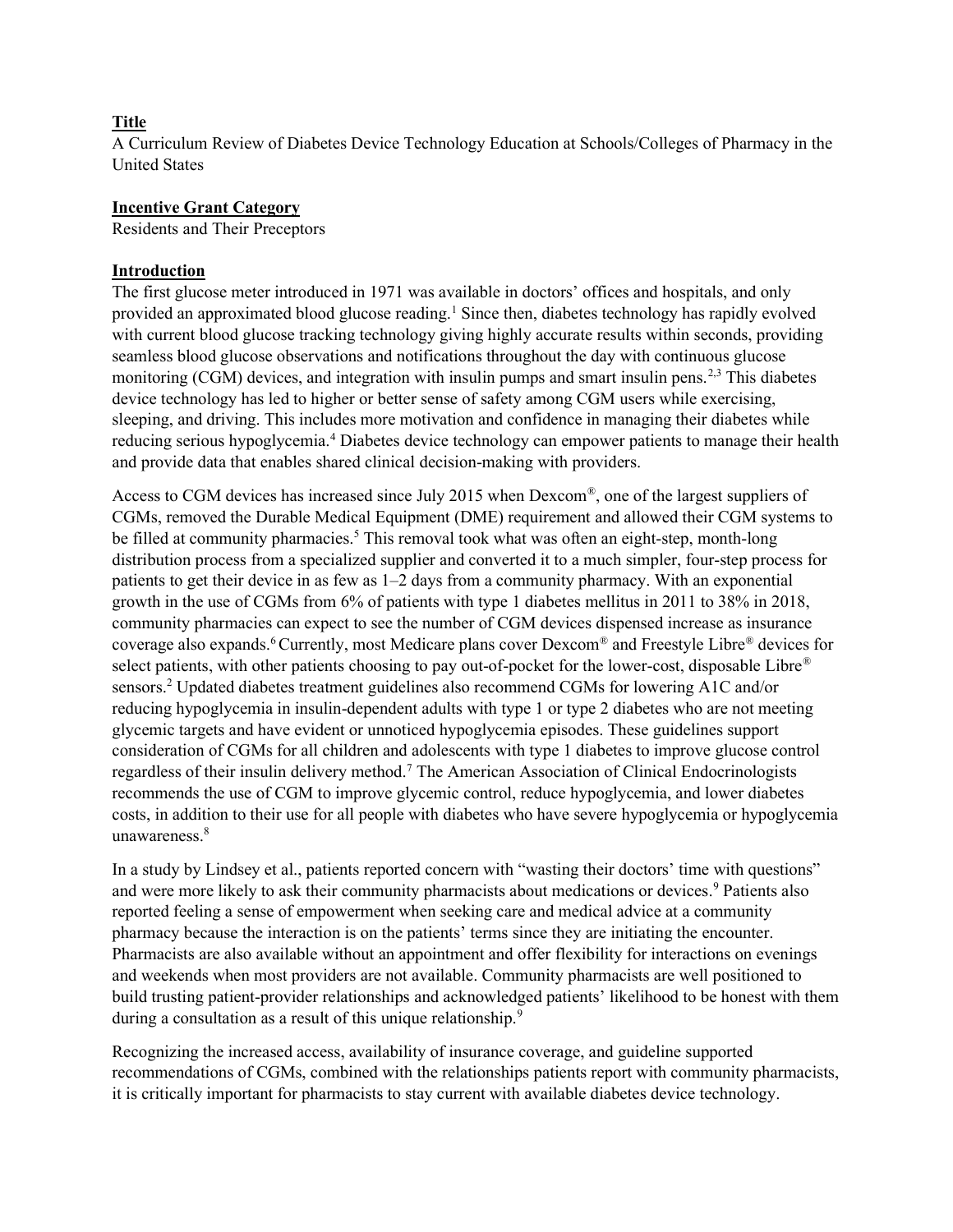Continuous glucose monitoring reports offer unique information that can be available to patients and providers, along with specialized technological considerations of how to properly use these devices and pair the transmitters with a receiver (i.e. blood glucose meter, smart device, etc.).<sup>2,10</sup> Proper training of pharmacists on diabetes device technology is essential for safe and effective use of these devices, and can start with the education these pharmacists receive while in school.

No studies to date were found analyzing the extent to which diabetes device technology is taught in pharmacy curricula across the United States. If gaps exist in the education of current pharmacy graduates, it could be assumed that similar voids could exist for practicing community pharmacists. Practitioners in other settings have shown that the second most common reason for not managing a patient's diabetes device was a lack of provider experience. Most providers in this study described their proficiency with insulin pumps and CGMs as only having "fundamental awareness" and identified that additional medical expertise is needed in a community to adopt the use of these devices.<sup>11</sup> Provider support and encouragement related to diabetes device technology has also been linked with increased likelihood of patients using these devices.<sup>12</sup>

Overall, pharmacists in the community pharmacy setting are well positioned to serve as experts and support for patients' proper use of diabetes device technology. Proper education related to these devices can start in pharmacy school curricula and extend to continuing education opportunities for licensed pharmacists.

### **Objectives**

The purpose of this study is to quantify the extent to which diabetes device technology is taught in schools/colleges of pharmacy (SCOP) in the United States. The secondary objective is to identify reasons why pharmacy programs may not provide learning opportunities related to diabetes device technology.

#### Methods

#### Conceptual Framework

A four-dimensional healthcare curriculum framework was utilized as a tool to develop the survey in this study. This helps health professional educators link educational practice to health policy, workforce, and professional practices in a coherent and reflexive way. The four dimensions are (1) identifying future healthcare practice needs, (2) defining and understanding capabilities, (3) teaching, learning, and assessment, and (4) supporting institutional delivery.<sup>13</sup> The focus of the first dimension is to connect a health professional's practice needs to new and changing workplace demands. With the increased use of diabetes device technology, such as CGMs and insulin pumps, it is important that the curriculum in pharmacy school reflects this shift in community pharmacy practice.6,14 This shift is also applicable to the second dimension of this new framework, which seeks to define the competencies and capabilities health professionals require in practice. Using the information gathered in the first two dimensions, the third dimension pertains to the design of appropriate learning, teaching, and assessment activities of students within a curriculum.<sup>13</sup> With the third dimension of this new framework in mind, investigators sought to quantify the extent to which diabetes device technology is taught at SCOP throughout the United States.

#### Survey Design

A cross-sectional study design was used to assess diabetes device technology education at (SCOP) in the United States, with survey items adapted with permission from Lang et al (2009) and Salvati et al (2020). The multiple item survey, developed using the Qualtrics survey platform, was sent via direct email link to respondents in February 2021 to gather information on the availability, structure, and frequency of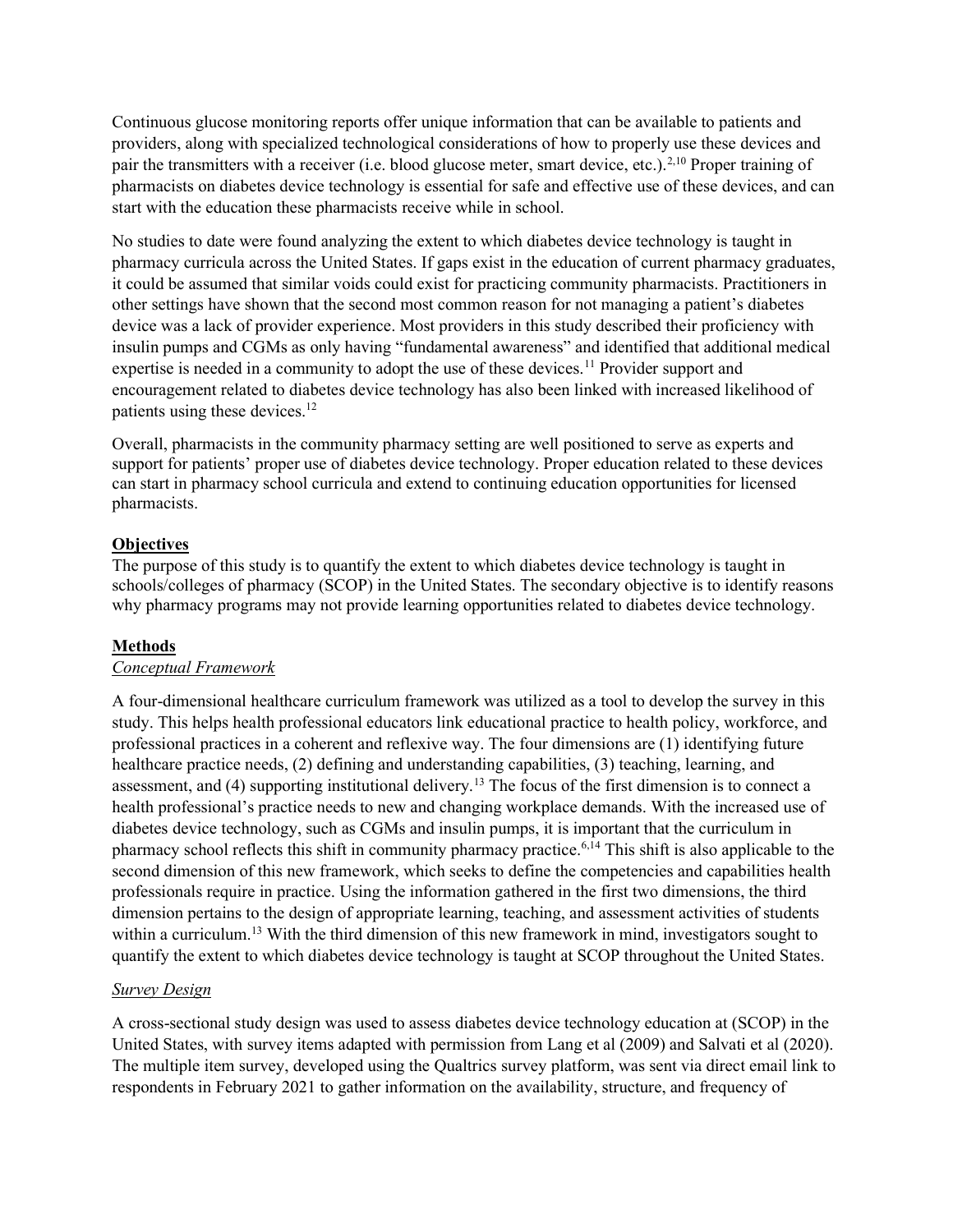diabetes device technology education at their SCOP. The survey was pilot tested by ineligible pharmacists not included in the study prior to distribution.

Survey questions obtained program demographics such as college of pharmacy name, the average class size of the program, years the program has been established, and whether the college of pharmacy is public or private. Demographic information about the respondents was also collected such as their role within the college. Multiple choice questions regarding topics explicitly covered in the curriculum included the following answer choices: yes, no, no but we should, and not sure. There was also a free response question to address any topics covered in the SCOP curricula that were not addressed in the multiple-choice questions. For programs with a gap in their curriculum related to diabetes device technology, multiple choice questions were utilized to identify perceived barriers in developing or maintaining this content and assess the program's desire to include it in their curriculum in the future.

### Data Collection and Analysis

Potential respondents were identified via review of the websites of the 143 accredited SCOP in the United States.<sup>15</sup> Investigators identified at least one representative from each program with title or role related to curricular oversight for the SCOP (e.g. Assistant Dean for Learning, or Curricular Development); chair of a curriculum committee, and/or faculty with an identified expertise in diabetes or other metabolic disorders. Identified individuals were sent an individualized survey link, with reminder emails every 2 weeks for total survey collection period of 6 weeks. Quantitative data was reported as descriptive statistics, with obtained from multiple-choice items. Qualitative survey statements were independently coded and categorized by two of the project authors. Following this review, the independently determined categories were compared by the authors, and those with a similar theme or intent by both authors were grouped and represented a final list of narrative survey themes.<sup>16</sup> This study was approved by the Purdue University Institutional Review Board.

#### Results

The survey was completed by 71 of 223 potential respondents (31.8%), representing 50 (35%) of the accredited SCOP in the United States. Respondent demographics are summarized in Table 1. Of the 71 respondents that completed the survey, 55 identified themselves as being involved with the coordination or teaching of information related to diabetes in their curriculum and were eligible to participate in the remainder of the survey. Fifty-one respondents completed the survey in its entirety (92.7% completion rate), with the highest percentage of respondents teaching diabetes content within their curriculum  $(44.2\%)$ .

A majority of the programs were identified as private institutions (57.4%), with reported average program class sizes as 51-100 students (48.5%), 101-150 students (36.8%), less than 50 students (7.4%), and greater than 150 students (7.4%). Forty-nine programs reported including diabetes device technology within their curriculum (94.2%) but 5.8% of programs either do not include or are unsure if this information is included within their curriculum.

Pharmacy skills labs (26.8%) is the most frequently reported setting in which Doctor of Pharmacy Students are receiving information regarding diabetes device technology, with Table 2 summarizing the settings in which students are receiving this information. Twenty programs (38.5%) reported that students receive information related to diabetes device technology annually. Table 3 summarizes how students are evaluated on their knowledge and skills related to diabetes device technology, with exams (20.3%) and quizzes (21.6%) as the most frequent assessment of knowledge and skills, respectively.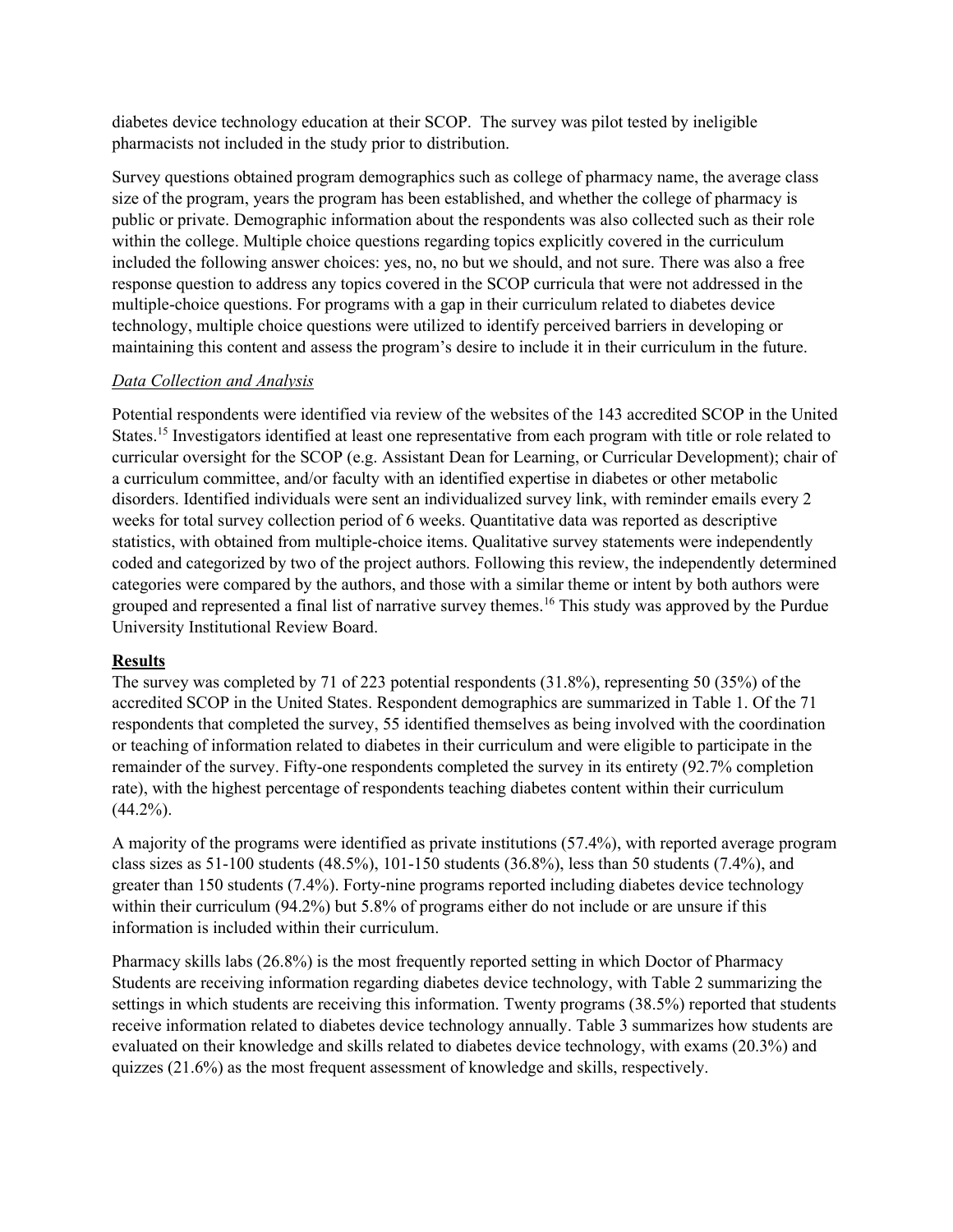Forty-six programs (90.2%) include information on available blood glucose meters, with 50 (98%) allowing opportunities to practice patient education related to these devices. Thirty-seven programs (72.6%) educate students on available CGMs, with 12 programs (23.5%) indicating they don't provide this content but 100% of them agreeing is be included in their curriculum (Table 4).

Twenty-five programs (49%) identified having barriers or difficulties in developing, maintaining, or providing diabetes device technology information to their students, with crowding in the curriculum  $(36.6%)$  as the most frequent issue. Lack of demonstration devices was the frequent (N=16, 40%) qualitative response as to reasons why diabetes device technology was not included in their curriculum.

# **Discussion**

As insurance coverage and accessibility of diabetes devices in the community pharmacy setting increase, organic interactions between patients and pharmacists in the community setting occur more frequently. With the four-dimensional healthcare curriculum framework in mind, it is imperative that SCOP programs meet the demands of the healthcare practice needs.<sup>13</sup> To the knowledge of the authors, this is the first study to examine the extent to which diabetes device education is included in the SCOP curriculum. Identifying gaps in the curriculum on this topic will provide guidance on changes within the curriculum as well as opportunities for continuing education (CE) for practicing pharmacists.

In this study, we asked representatives from each accredited SCOP in the United States to identify what topics related to diabetes device technology included in their curriculum, topics that they do not include but should be including, and barriers to providing education on this topic within their curriculum. We identified that 90.2% of programs include information about available blood glucose meters and 98% allow opportunities to practice patient education on these devices. As the technology becomes more advanced such as CGM systems and insulin pumps, we identified that fewer programs include education on these topics within their curriculum. Interestingly, 100% of programs that do not provide education on available CGM devices do think that their program should be incorporating this topic within their curriculum. Over the years, CGM devices have become increasingly popular in practice and have been recommended for use to lower A1c and/or reduce hypoglycemia in insulin-dependent adults with type 1 or type 2 diabetes.7,8 With the first dimension of our cited conceptual framework in mind, respondents have identified that due to a shift in guideline recommendations and accessibility of CGM devices in the community setting there is a need to include this topic within the curriculum to better support the changing needs of practice.<sup>6,13,14</sup>

We also identified that when asked about more advanced technology topics such as how to use insulin pumps, sensor augmented insulin pumps, and closed loop CGM/insulin pump systems, less respondents that did not include this topic in their curriculum thought that they should be including it. This could be due to the complexity of the devices and the specialized training that could be necessary to manage a patient on a device such as a sensor augmented or closed loop insulin pump. A study of practitioners in other settings yielded similar results. Providers in this study described their proficiency with the complex devices as only having "fundamental awareness" and identified that due to their lack of experience with diabetes devices, they were less likely to manage a patient's device.<sup>11</sup> Although pharmacists are well positioned to serve as experts and provide support to patient's utilizing these devices, some of the more advanced diabetes devices should be reserved for those providers with specialized training.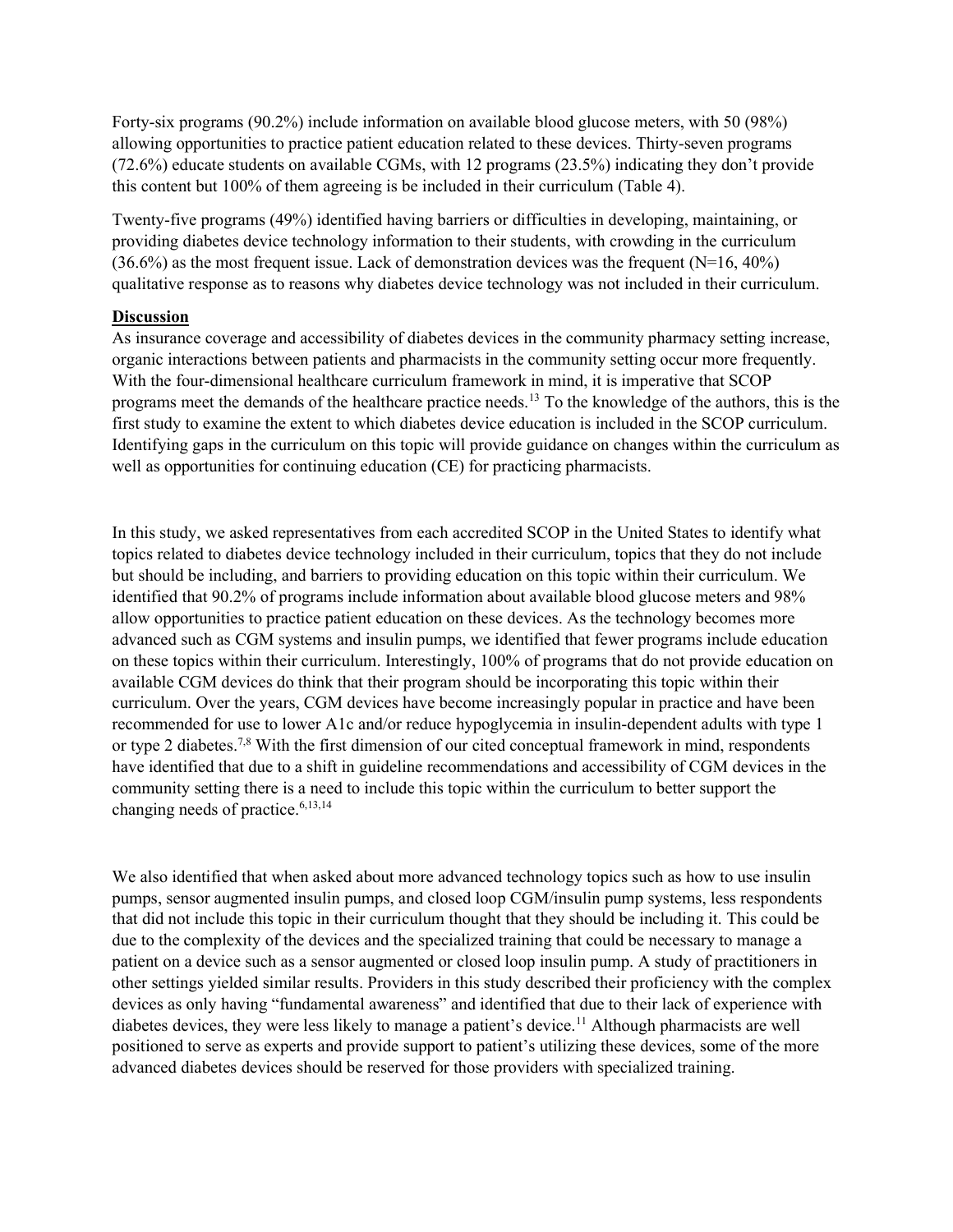Surprisingly, 25 programs identified having barriers or difficulties in developing, maintaining, or providing diabetes device technology information to their students. Crowding in the curriculum and a lack of diabetes device demos were the two most frequently reported barriers for participating programs. The most frequent setting that students receive diabetes device technology education is in a pharmacy skills lab, so without demonstration devices for students to engage in hands on learning, programs may be less likely to include this topic within their curriculum.

In the future, repeated studies in large sample sizes could be beneficial to confirm the results seen in this study. Additionally, there are opportunities available within the curriculum to include information about diabetes device technology, especially available CGM devices. There is also an opportunity for manufacturers of these devices to partner with SCOP programs to provide demonstration devices for programs to eliminate a barrier to providing this education to their students. With this identified gap in the SCOP curriculum, it could be assumed that practicing pharmacists also do not have the appropriate background to provide education on these devices. Pharmacist continuing education (CE) opportunities may help bridge this gap in practice.

### Limitations

The primary limitation of this study was the low survey response rate (31.8%). The low survey response rate could likely be contributed to the time of year that the survey was sent to participants. February is often a busy time for those in academia as they are beginning the spring semester. Additionally, the challenges of COVID-19 and adjusting to hybrid learning could have contributed to a lower than expected survey response rate. Despite a low survey response rate, we were able to obtain valuable results that can help identify needs within the SCOP curriculum moving forward. Future research including more SCOP programs could be warranted to validate these results.

#### Conclusion

A majority of programs are providing education on blood glucose meters and opportunities to practice providing patient education. Opportunities exist within the SCOP curriculum to provide diabetes device education, especially on CGM devices as 100% of the programs that do not include this topic in their curriculum believe that they should. Additionally, obtaining training demonstration devices and dedicating time in the curriculum to provide diabetes device education can help bridge the gap between practice and the SCOP curriculum.

| Timetable |                                                                        |
|-----------|------------------------------------------------------------------------|
| Jun 2021  | Manuscript submission to American Journal of Pharmacy Education (AJPE) |

#### Evaluation Strategy

Research project progress will be evaluated by peer pharmacy residents, pharmacy fellows, and residency research mentors and advisors on a biweekly basis. PGY1 Community Pharmacy Residents of programs partnered with Purdue University participate in a structured Research Project Development Program created and led by Dr. Margie Synder, PharmD, MPH, FCCP. Dr. Synder is an Associate Professor at the Purdue University College of Pharmacy and Co-Director of Community Pharmacy Programs, a role in which she founded and directs the Medication Safety Research Network of Indiana (Rx-SafeNet), a statewide practice-based research network of approximately 140 community pharmacies. Dr. Snyder has published over 45 peer-reviewed journal articles and mentored over 45 residents and fellows on research, many of which have received grant funding and/or publications in peer-reviewed journals. Dr. Synder's total extramural funding support to date equals approximately \$2.5 million as Principal Investigator and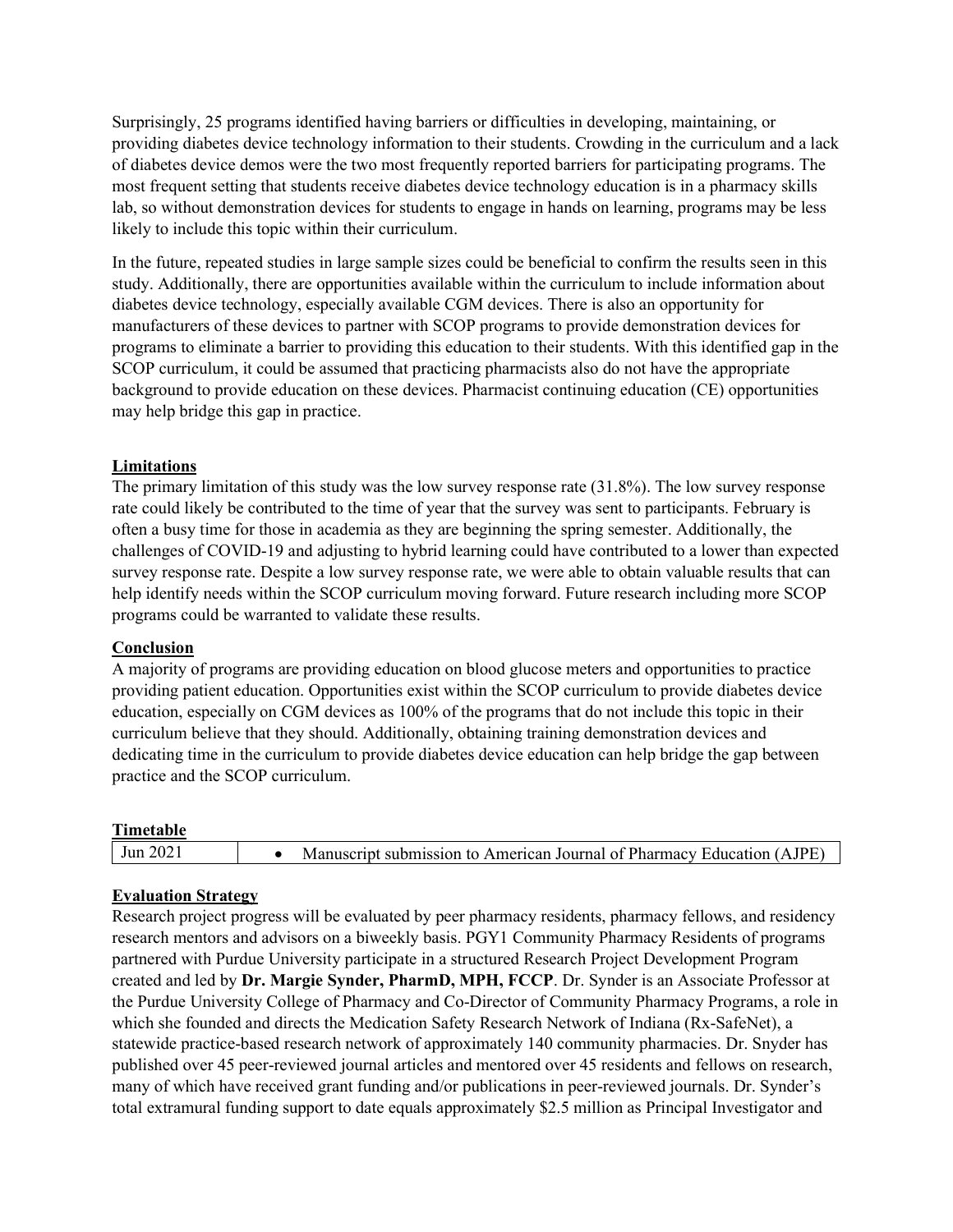exceeds \$1 million as Co-Investigator. Dr. Synder serves as a temporary reviewer for the NIH HSOD and AHRQ HCRT study sections. She has been named an outstanding/top reviewer for several major pharmacy journals including the Journal of the American Pharmacists Association, Pharmacotherapy, and Research in Social and Administrative Pharmacy.

The Research Project Development Program is also co-facilitated by Dr. Snyder's research fellow, Dr. Molly Nichols, PharmD. Dr. Nichols successfully completed the research series as a PGY-1 Resident for Walgreens/Purdue University in 2019 prior to becoming Dr. Snyder's research fellow. Molly has published 1 peer-reviewed journal article in the Journal of American Pharmacists Association and has served as a peer reviewer for the journal. As a PGY-1 resident, Molly received a \$1,000 American Pharmacists Association Foundation Incentive Grant for her research project and was awarded the Nicholas G. Popovich Excellence in Teaching award from the Indiana Pharmacy Teaching Certificate program.

Dr. Zach Weber, PharmD, BCPS, BCACP, CDCES, FASHP is serving as the primary research mentor and Principle Investigator on this project. Dr. Weber is the Director of Interprofessional Education and a Clinical Associate Professor of Pharmacy Practice for Purdue College of Pharmacy, as well as the Assistant Dean for Education for the Indiana University Interprofessional Practice and Education Center. He has written over 21 peer-reviewed publications and 4 book chapters and has served as the principle- or co-investigator on over \$10,000,000 worth of extramural funding. He serves as a reviewer for several major journals, including the Journal of Interprofessional Education and Practice, American Journal of Health System Pharmacy, and the American Journal of Pharmaceutical Education. He has also mentored at least 13 pharmacy residents and 15 pharmacy students, many of whom have presented at national meetings and published in peer reviewed journals.

Dr. Stephanie Arnett, PharmD, CDE, is serving as research site supervisor with Walgreen Co. and Co-Investigator on this project. Dr. Arnett is the Residency Program Director for the Walgreens/Purdue PGY1 program where she has directed and mentored over 7 residents. She has worked in community pharmacy practice for over 17 years, 12 years as a pharmacist. Currently focusing in Specialty Pharmacy in the community setting, she is an Adjunct Clinical Assistant Professor of Pharmacy Practice and Regional Faculty Coordinator for Purdue University College of Pharmacy. The 2017-2018 and 2019-2020 resident of the Walgreens/Purdue program successfully published their research in the Journal of American Pharmacists Association under mentorship of Dr. Arnett.

Areas of evaluation will include IRB protocol compliance via protocol checklist, manuscript draft review, resolution steps, and identification of professional presentation opportunities including poster presentations.

#### **Budget**

| Category               | <b>Item</b>                  | <b>Budget</b>                 |
|------------------------|------------------------------|-------------------------------|
| Participant Incentives | \$10 Starbucks Gift card x22 | \$220                         |
|                        |                              | Total: \$220 (\$780 remaining |
|                        |                              | funds)                        |

## References

- 1. Melvin A. The evolution of t1d technology. Beyond Type 1. December 13, 2019.
- 2. Isaacs D. The pharmacist's role in continuous glucose monitoring. Pharmacy Today. American Pharmacists Association: Continuing Pharmacy Education. May 2020.